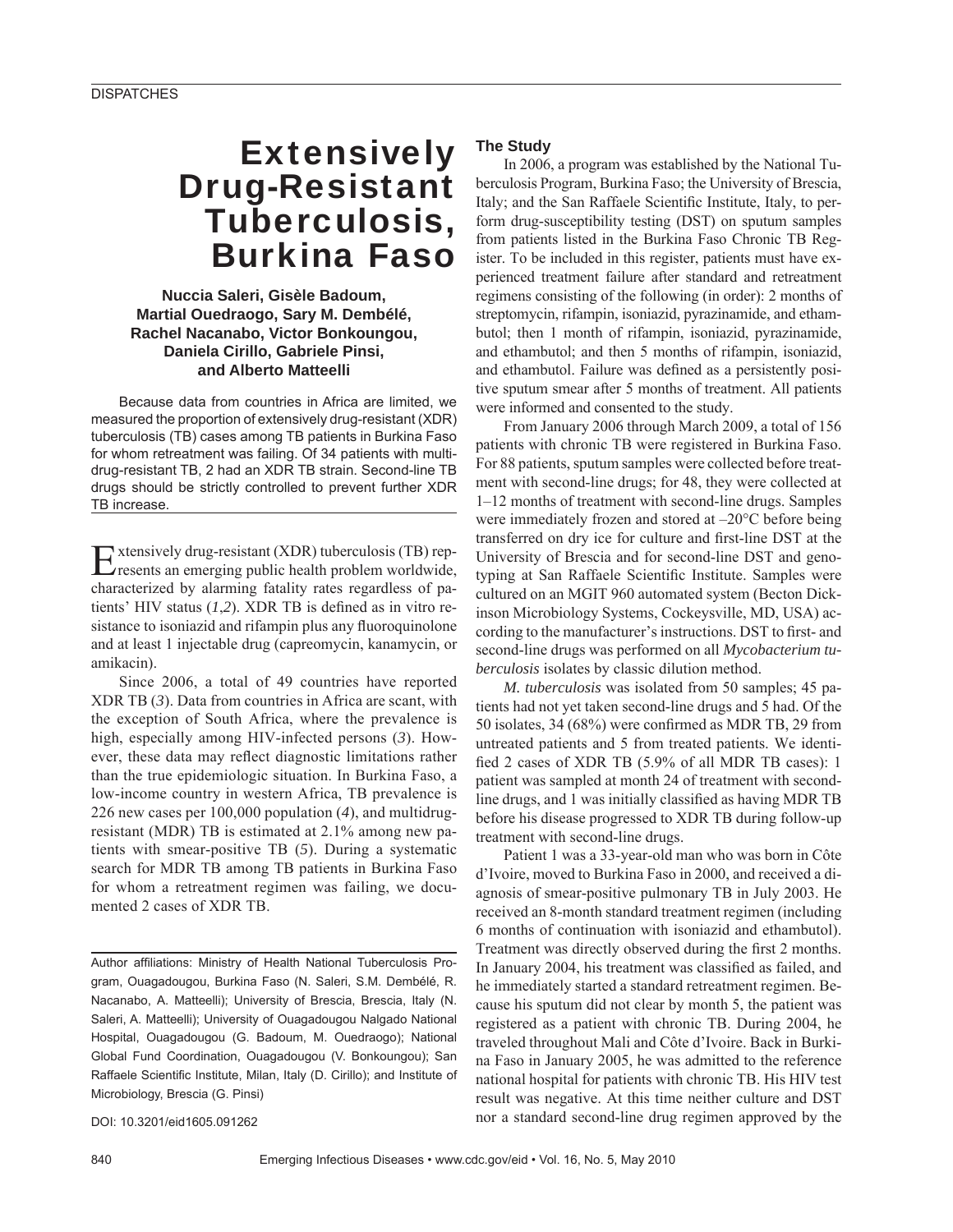Green Light Committee were available in Burkina Faso. The patient was empirically prescribed kanamycin, ethionamide, ciprofloxacin, and pyrazinamide, which he took under direct observation as a hospital inpatient for 21 months; at discharge, his sputum samples remained positive.

In December 2006, 2 sputum samples showed resistance to all first-line drugs; resistance to second-line drugs amikacin, ofloxacin, ethionamide, and cycloserine; and susceptibility to para-aminosalicylic acid and capreomycin. Appropriate and effective drugs were unavailable in the country. The patient was readmitted to the ward for patients with chronic TB and placed in a single isolation room. He died of TB in August 2008. Known contacts were monitored closely. A housemate was listed in the Chronic TB Register in June 2006. He traveled from Burkina Faso to Israel before DST could be performed. The patient's sister-in-law died of MDR TB in March 2007; DST confirmed resistance to all first-line drugs but susceptibility to amikacin and ofloxacin.

Patient 2 was a 44-year-old man. His MDR TB was diagnosed in Côte d'Ivoire in June 2007, and he immediately moved back to Burkina Faso to seek care. His HIV test result was negative. Sputum samples collected in July 2007 grew MDR *M. tuberculosis* resistant to amikacin, kanamicin, ethionamide, and closerine but sensitive to ethambutol and ofloxacin. In September 2007, the patient started treatment with Green Light Committee–approved second-line drugs (6 months of pyrazinamide, ofloxacine, kanamycin, ethionamide, and cycloserine followed by 15 months of ofl oxacin, ethionamide, and cycloserine). Treatment was directly observed during the first 13 months. His sputum samples remained positive throughout treatment, and additional DST in October 2008 showed an XDR strain of *M. tuberculosis*. Mycobacterial interspersed repetitive unit genotyping showed an identical pattern for strains detected initially and during follow-up.

#### **Conclusions**

Our findings confirm that XDR TB can be found wherever the search capacity exists. Thus, despite unavailability of evidence for the widespread existence of drug resistance, high priority should be given to strengthening laboratory capacities in sub-Saharan Africa (*6*). Also, because XDR TB developed while patient 2 was receiving second-line TB drugs, optimal adherence during intensive and continuation phases of second-line treatment regimens should be ensured. Staff should receive specific training with regard to managing the frequent side effects.

Our study had 1 major limitation. Because our sample was a select population and included patients already receiving treatment with second-line drugs, we may have overestimated the proportion of XDR TB cases among MDR TB cases.

Mechanisms of emergence of XDR TB in Burkina Faso differ from those in South Africa, where most identified XDR TB cases are primarily resistant, occur among HIV-infected patients, and result from exposure in the hospital or the community (*7*). Because each of the 2 XDR TB patients in Burkina Faso reported long-term stays in neighboring countries, we believe that response to the MDR TB challenge should be based on regional rather than national strategies.

Our study supports current policies for strictly controlled introduction of second-line drugs and the current Green Light Committee strategy that requires demonstration of compliance with guidelines for proper management of MDR TB before granting access to second-line drugs (*8*). Stakeholders and TB program managers in Africa should be reminded that the main reasons for development of resistance in TB are poor patient adherence to treatment regimen, inappropriate drug prescription, irregular drug supply, and poor drug quality (*9*). When these factors occur with use of second-line TB drugs, the result will be XDR TB.

Rapid adoption of a programmatic approach to management of MDR TB (*6*) is warranted in Burkina Faso and probably other countries in western Africa. In countries without effective programs for community or outpatient care of patients with MDR TB, hospital care in reference centers enables appropriate follow-up during the initial phases of treatment. In this context, implementation of appropriate infection control measures should rank high among program priorities (*10*).

#### **Acknowledgments**

We thank Boncoungou Kadiatou, Bambara Médard, Ouedraogo Georges, Ouedraogo Moumini, Koala Théophile, Koumbem Mariam, Tamboura Djibril, Combary Adjima, Saouadogo Tandaogo, and Dembélé Jean for their help in obtaining data. We also thank Hain Lifescience, Nehren, Germany, for providing GenoType MTBDRplus assay free of charge.

This study was partially funded by an Italian Cooperation/ World Health Organization Support to High Burden Countries grant to D.C. The study was also partially funded by the Italian Cooperation/World Health Organization /University of Brescia contract APW HQ/05/446637. The study was performed in the framework of the agreement for technical support requested by the National Tuberculosis Programme of Burkina Faso according to the Green Light Committee recommendation to provide better care for patients with chronic TB.

Dr Saleri is a physician in the National Tuberculosis Program, Burkina Faso. Her main research interests include tuberculosis and tuberculosis/HIV co-infection.